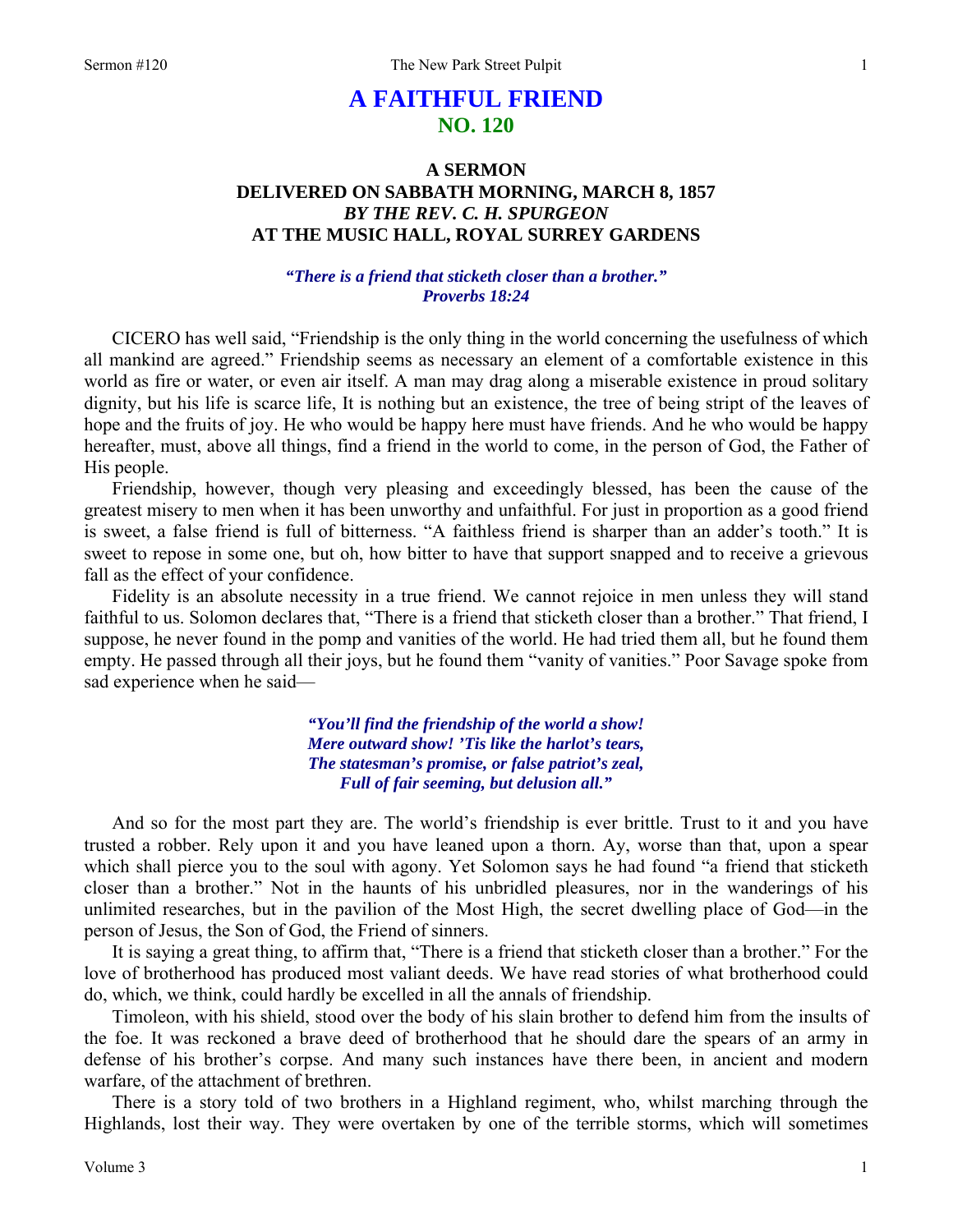come upon travelers unawares, and blinded by the snow, they lost their way upon the mountains. Well nigh frozen to death, it was with difficulty they could continue their march. One man after another dropped into the snow and disappeared.

There were two brothers, however, of the name of Forsythe—one of them fell prostrate on the earth and would have lain there to die, but his brother, though barely able to drag his own limbs across the white desert, took him on his back and carried him along—and as others fell one by one, this brave truehearted brother carried his loved one on his back, until at last he himself fell down overcome with fatigue, and died. His brother, however, had received such warmth from his body that he was enabled to reach the end of his journey in safety and so lived. Here we have an instance of one brother sacrificing his life for another.

I hope there are some brothers here who would be prepared to do the same if they should ever be brought into the same difficulty. It is saying a great thing to declare that, "There is a friend that sticketh closer than a brother." It is putting that friend first of all in the list of loved ones. For surely, next to a mother's love, there is, and there ought to be, no higher affection in the world than the love of a brother to one begotten of the same father and held on the same knee.

Those who have "Grown in beauty side by side, and filled one house with glee," ought to love one another. And we think there have been many glorious instances and mighty proofs of the love of brothers. Yet, says Solomon, "There is a friend that sticketh closer than a brother."

To repeat our assertion, we believe that this friend is the blessed Redeemer, Jesus Christ. It shall be ours first, *to prove*, this morning, *the fact* that He sticks closer than a brother. Then as briefly as we can, to show you *why He sticks closer than a brother.* And then to finish up by giving you *some lessons which may be drawn from the doctrine* that Jesus Christ is a faithful Friend.

**I.** First, then, beloved, we assert that CHRIST IS "A FRIEND THAT STICKETH CLOSER THAN A BROTHER."

And in order to prove this from facts, we appeal to such of you as have had Him for a Friend. Will you not, each of you, at once give your verdict that this is neither more nor less than an unexaggerated truth? He loved you before all worlds, long ere the day star flung his ray across the darkness, before the wings of angels had flapped the unnavigated ether, before aught of creation had struggled from the womb of nothingness, God, even our God, had set His heart upon all His children.

Since that time, has He never swerved, has He once turned aside, once changed? No. You who have tasted of His love and know His grace will bear me witness that He has been a certain Friend in uncertain circumstances.

> *"He, near your side hath always stood, His lovingkindness, oh! how good!"*

You fell in Adam. Did He cease to love you? No. He became the second Adam to redeem you. You sinned in practice and brought upon your head the condemnation of God. You deserved His wrath and His utter anger. Did He then forsake you? No!

> *"He saw you ruined in the fall, Yet lov'd you notwithstanding all."*

He sent His minister after you—you despised him. He preached the Gospel in your ears—you laughed at him. You broke God's Sabbath, you despised His Word. Did He then forsake you? No!

> *"Determined to save, he watched o'er your path, Whilst Satan's blind slave, you sported with death."*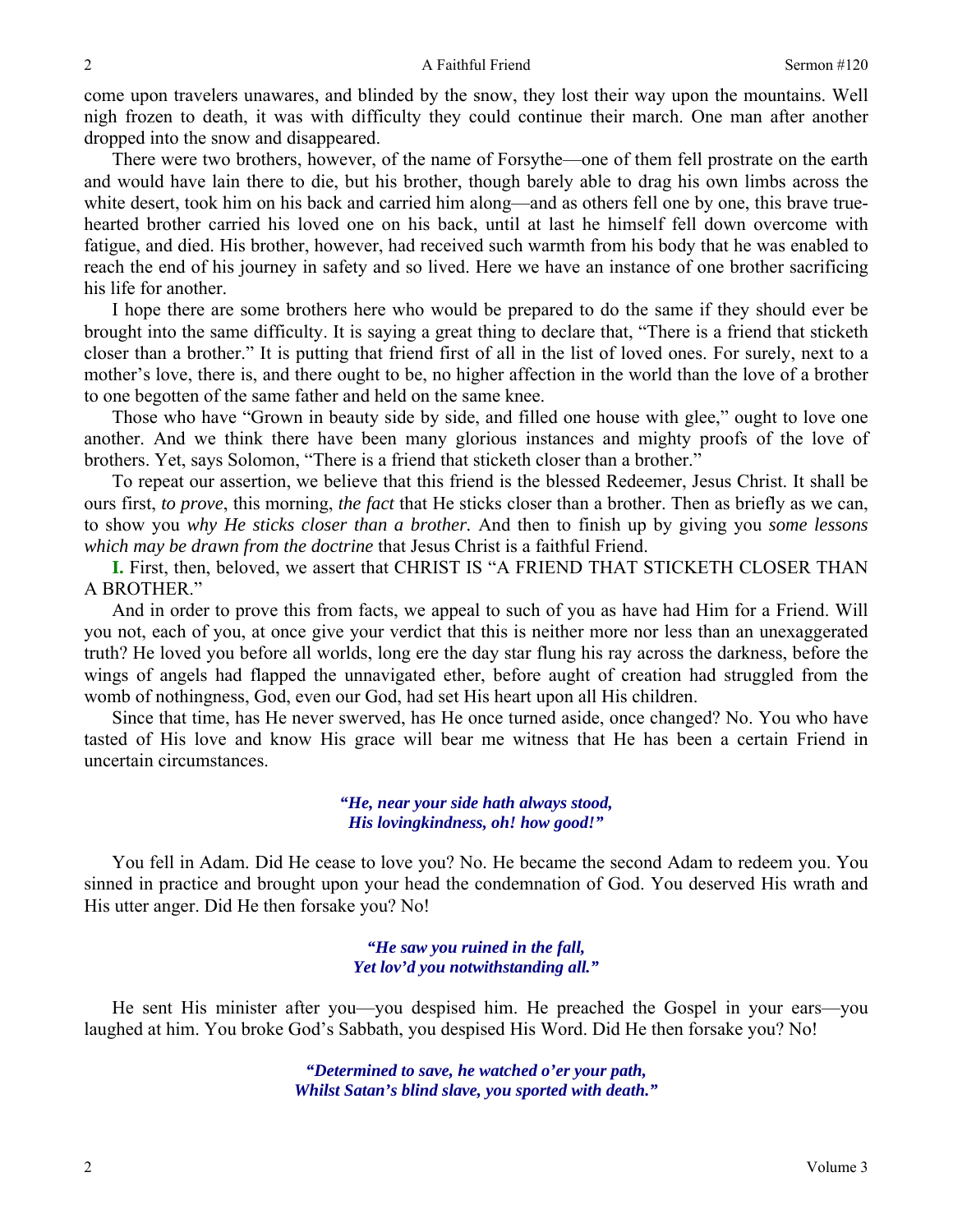And at last He arrested you by His grace, He humbled you, He made you penitent, He brought you to His feet, and He forgave all your sins. Since then, has He left you? You have often left Him—has He ever left you? You have had many trials and troubles—has He ever deserted you? Has He ever turned away His heart or shut up His heart of compassion?

No, children of God, it is your solemn duty to say, "No," and bear witness to His faithfulness. You have been in severe afflictions and in dangerous circumstances—did your Friend desert you then? Others have been faithless to you. He that eats bread with you has lifted up his heel against you. But has Christ ever forsaken you? Has there ever been a moment when you could go to Him and say, "Master, You have betrayed me"?

Could you once, in the blackest hour of your grief, dare to question His fidelity? Could you dare say to Him, "Lord, You have promised what You did not perform"? Will you not bear witness now—"Not one good thing hath failed of all that the Lord God hath promised. All hath come to pass"? And do you fear He will yet forsake you?

Ask, then, the bright ones before the throne—"You glorified spirits! Did Christ forsake you? You have passed through Jordan's stream, did He leave you there? You have been baptized in the black flood of death, did He there forsake you? You have stood before the throne of God—did He then deny you?" And they answer, "No. Through all the troubles of our life, in all the bitterness of death, in all the agonies of our expiring moments, and in all the terrors of God's judgment, He has been with us, 'a friend that sticketh closer than a brother.'"

Out of all the millions of God's redeemed, there is not one He has forsaken. Poor they have been, mean and distressed, but He has never abhorred their prayer, never turned aside from doing them good. He has always been with them.

## *"For His mercy shall endure, Ever faithful, ever sure."*

But I shall not longer stay, since I cannot prove this to the ungodly, and to the godly it is already proven—for they know it by experience. Therefore it is but little necessary that I should do more than just certify the fact that Christ is a faithful Friend—a Friend in every hour of need and every time of distress.

**II.** And now I have to tell you THE REASONS WHY IT IS WE MAY DEPEND UPON CHRIST AS BEING A FAITHFUL FRIEND.

There are some things in Himself which render it certain that He will stick close to His people.

**1.** *True friendship can only be made between true men*, whose hearts are the soul of honor. There can be no lasting friendship between bad men. Bad men may pretend to love each other, but their friendship is a rope of sand, which shall be broken at any convenient season. But if a man has a sincere heart within him, and be true and noble, then we may confide in him.

Spenser sings in fine old English verse—

*"Ne, certes can that friendship long endure, However gay and goodly be the style, That does ill cause or evil end enure, For Vertue is the band that bindeth Harts most sure."* 

But who can find a stain in the character of Jesus or who can tarnish His honor? Has there ever been a spot on His escutcheon? Has His flag ever been trampled in the dust? Does He not stand the true witness in heaven, the faithful and just? Is it not declared of Him that He is God who cannot lie? Have we not found Him so up to this moment? And may we not, knowing that He is, "Holy, holy, holy Lord," confide in Him, knowing that He will stick closer to us than a brother? His goodness is the guarantee of His fidelity—He cannot fail us.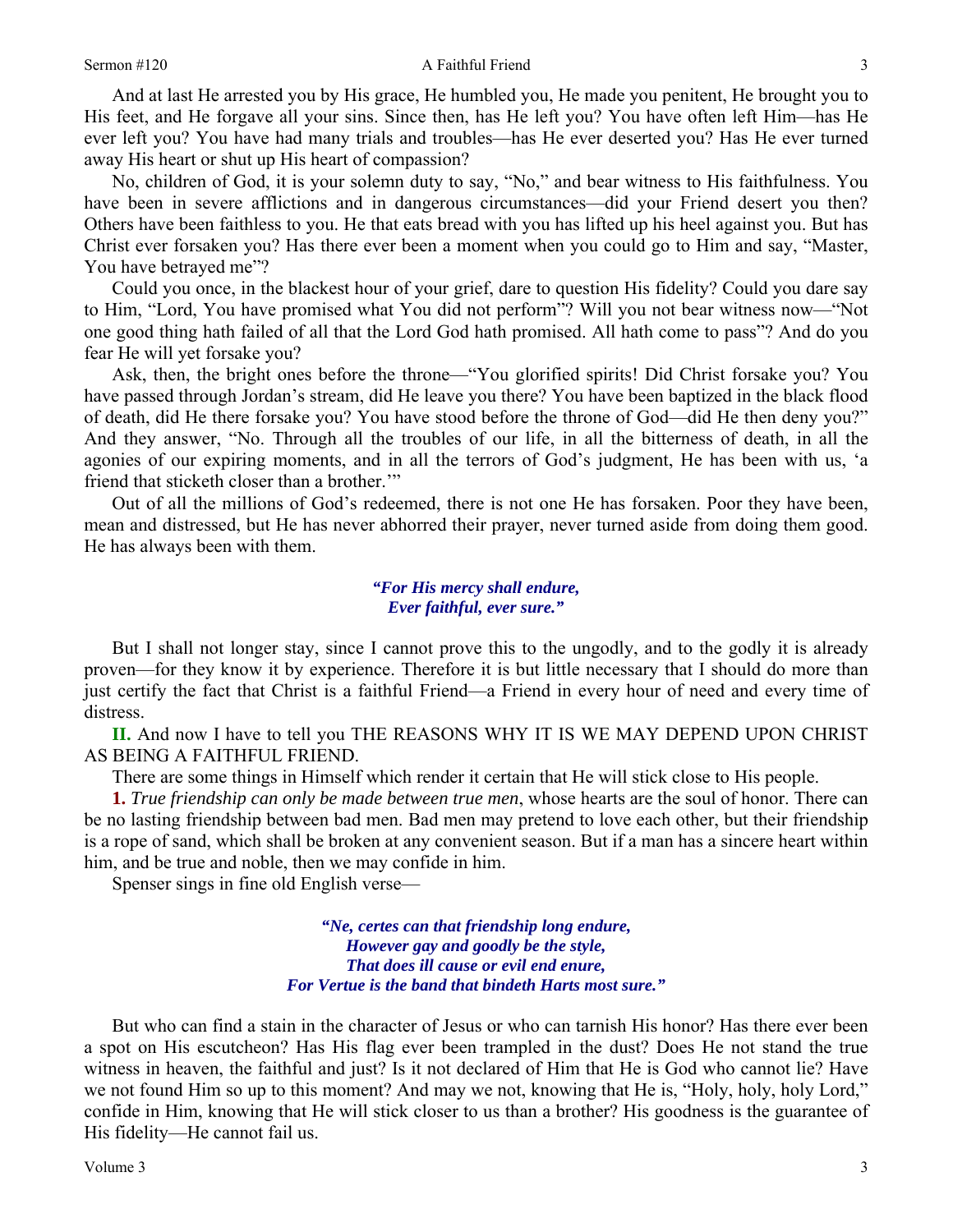**2.** *Faithfulness to us in our faults* is a certain sign of fidelity in a friend. You may depend upon that man who will tell you of your faults in a kind and considerate manner. Fawning hypocrites, insidious flatterers, are the sweepings and offal of friendship. They are but the parasites upon that noble tree. But true friends put enough trust in you to tell you openly of your faults.

Give me for a friend the man who will speak honestly of me before my face—who will not tell first one neighbor, and then another, but who will come straight to my house and say, "Sir, I feel there is such and such a thing in you, which, as my brother, I must tell you of"—that man is a true friend. He has proved himself to be so. For we never get any praise for telling people of their faults, we rather hazard their dislike. A man will sometimes thank you for it, but he does not often like you any the better.

Praise is a thing we all love. I met with a man the other day who said he was impervious to flattery. I was walking with him at the time and turning round rather sharply, I said, "At any rate, sir, you seem to have a high gift in flattering yourself, for you are really doing so, in saying you are impervious to flattery." "You cannot flatter me," he said. I replied, "I can, if I like to try," and perhaps, may do so before the day is out.

I found I could not flatter him directly, so I began by saying what a fine child that was of his. And he drank it in as a precious draught. And when I praised this thing and that belonging to him, I could see that he was very easily flattered. Not directly but indirectly. We are all pervious to flattery. We like the soothing cordial, only it must not be labeled flattery, for we have a religious abhorrence of flattery if it be so called. Call it by any other name and we drink it in, even as the ox drinks in water.

Now, child of God, has Christ ever flattered you? Has He not told you of your faults right truly? Has He not pricked your conscience even upon what you thought to gloss over—your little secret sins? Has He not provoked conscience to thunder in your ears notes of terror, because of your misdeeds? Well, then, you may trust Him, for He shows that faithfulness which renders a man right trustworthy.

Thus I have pointed out to you that there are reasons in Himself for which we may trust Him.

**3.** In the next place, *there are some things in His friendship which render us sure of not being deceived when we put our confidence in Him*. True friendship must not be of hasty growth. As quaint old Master Fuller says, "Let friendship creep gently to a height. If it rushes to it, it may soon run itself out of breath."

It is even so. I think it was Joanna Baillie said,

*"Friendship is no plant of hasty growth. Though planted in esteem's deep fixed soil, The gradual culture of kind intercourse Must bring it to perfection."* 

In vain do you trust the gourd over your head, O Jonah. It will not be of much use to you. It came up in a night—it may wither in a night. It is the strong stiff oak, of ages growth, which shall abide the tempest—which shall alike put out its wings to shield you from the sun and shall afterwards find you a hovel in its heart, if necessary, in its grey old age, when its branches tremble in the blast.

Friendship is true when it begins—but we must have a man's friendship long before we can say of him that he will stick closer than a brother. And how long has Christ loved you? That you cannot tell. When the ages were not born He loved you. When this world was an infant, wrapped in the swaddling clothes of mist, He loved you. When the old pyramids had not begun to be builded, His heart was set upon you.

And ever since you have been born He has had a strong affection for you. He looked on you in your cradle and He loved you then. He was affianced to you when you were an infant of a span long and He has loved you ever since. Some of you I see with grey hairs, some with heads all bald with age. He has loved you up till now and will He now forsake you?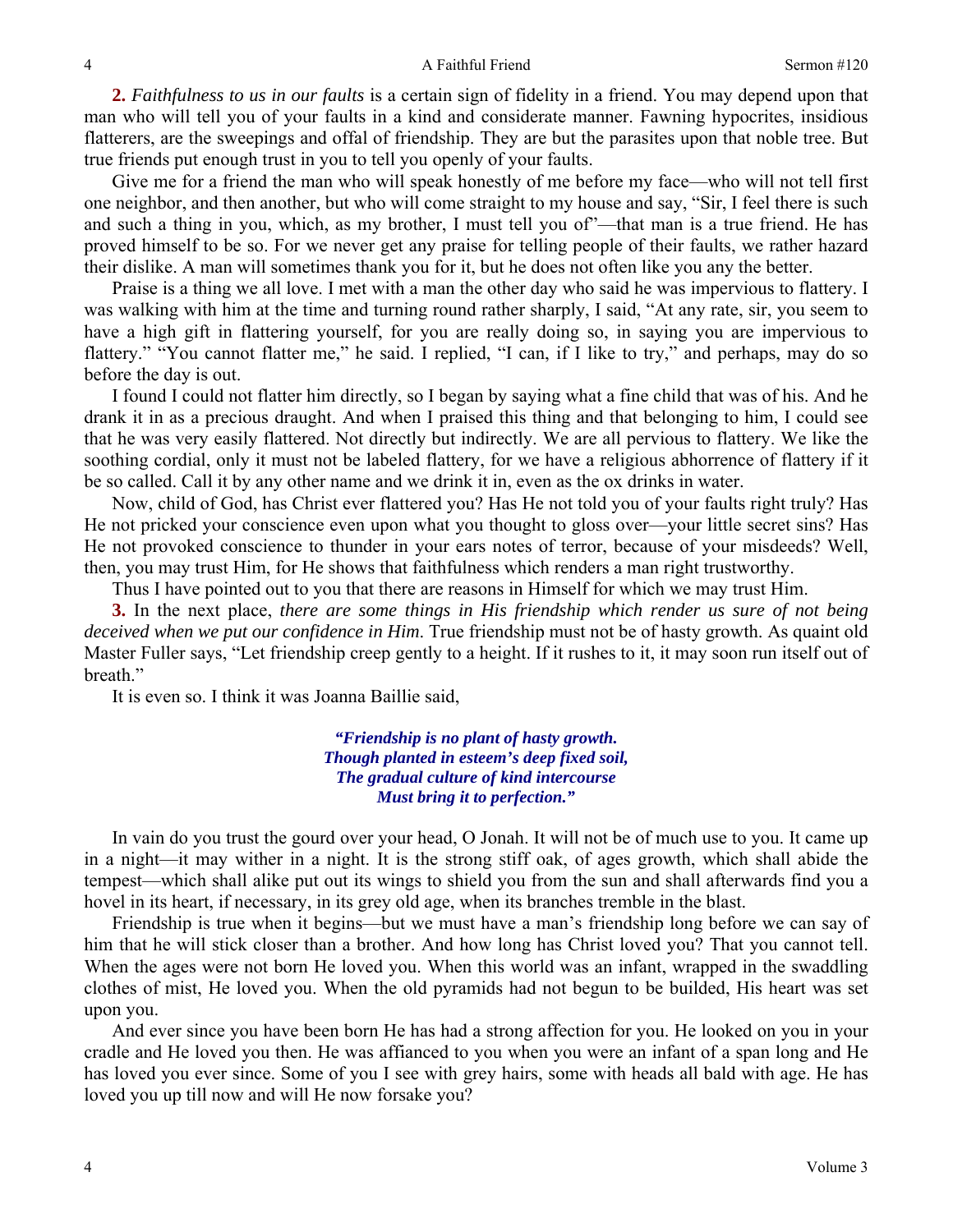#### Sermon #120 A Faithful Friend

Oh, no, His friendship is so old that it will last. It has been matured by so many tempests, it has been rooted by so many winds of trouble that it cannot but endure, it will stand. The granite peak of the mountain shall not be melted, because unlike the young snow, it has braved the blast and borne the heat of the burning sun. It has stood out always, catching in its face every blow from the fist of nature, and yet been unmoved and uninjured. It shall last, for it has lasted.

But when the elements shall melt, and in a stream of dissolving fire shall run away, then shall Christ's friendship still exist, for it is of older growth than they. He is "a friend that sticketh closer than a brother." His friendship is a hoary friendship—hoary as His own head, of which it is said, "His head and His hair are white like snow, as white as wool."

**4.** But note, further, *the friendship which will last does not make its rise in the chambers of mirth, nor is it fed and fattened there*. Young lady, you speak of a dear friend whom you acquired last night in a ballroom. Do not, I beseech you, misuse the word. He is not a friend if he was acquired merely there. Friends are better things than those which grow in the hot-house of pleasure. Friendship is a more lasting plant than those.

You have a friend, have you? Yes, and he keeps a pair of horses and has a good establishment. Ah! but your best way to prove your friend is to know that he will be your friend when you have not so much as a mean cottage. And when houseless and without clothing, you are driven to beg your bread. Thus you would make true proof of a friend.

Give me a friend who was born in the winter time, whose cradle was rocked in the storm. He will last. Our fair-weather friends shall flee away from us. I had rather have a robin for a friend than a swallow. For a swallow abides with us only in the summer time, but a robin comes to us in the winter. Those are tight friends who will come the nearest to us when we are in the most distress—but those are not friends who speed themselves away when ill times come.

Believer, have you reason to fear that Christ will leave you now? Has He not been with you in the house of mourning? You found your Friend where men find pearls, "In caverns deep, where darkness dwells." You found Jesus in your hour of trouble. It was on the bed of sickness that you first learned the value of His name. It was in the hour of mental anguish that you first laid hold of the hem of His garment.

And since then, your nearest and sweetest communion has been held with Him in hours of darkness. Well then, such a Friend, proved in the house of sorrow—a Friend who gave His heart's blood for you and let His soul run out in one great river of gore—such a Friend never can and never will forsake you. He sticks closer than a brother.

**5.** Again, *a friend who is acquired by folly is never a lasting friend*. Do a foolish thing and make a man your friend—'tis but a confederacy in vice and you will soon discover that his friendship is worthless. The friendships you acquire by doing wrong, you had better be without. Oh! how many silly friendships there are springing up, the mere fruit of a sentimentalism, having no root whatever, but like the plant of which our Savior tells us, "It sprang up because it had no depth of earth"

Jesus Christ's friendship is not like that. There is no ingredient of folly in it. He loves us discreetly, not winking or conniving at our follies, but instilling into us His wisdom. His love is wise. He has chosen us according to the counsel of His wisdom. Not blindly and rashly, but with all judgment and prudence.

Under this head I may likewise observe, that *the friendship of ignorance is not a very desirable one*. I desire no man to call himself my friend, if he does not know me. Let him love me in proportion to his knowledge of me. If he loves me for the little he knows, when he knows more he may cast me aside. "That man," says one, "seems to be a very amiable man." "I am sure I can love him," says another, as he scans his features.

Ay, but do not write "friend" yet. Wait a wee bit, until you know more of him. Just see him, examine him, try him, test him, and not till then enter him on the sacred list of friends. Be friendly to all, but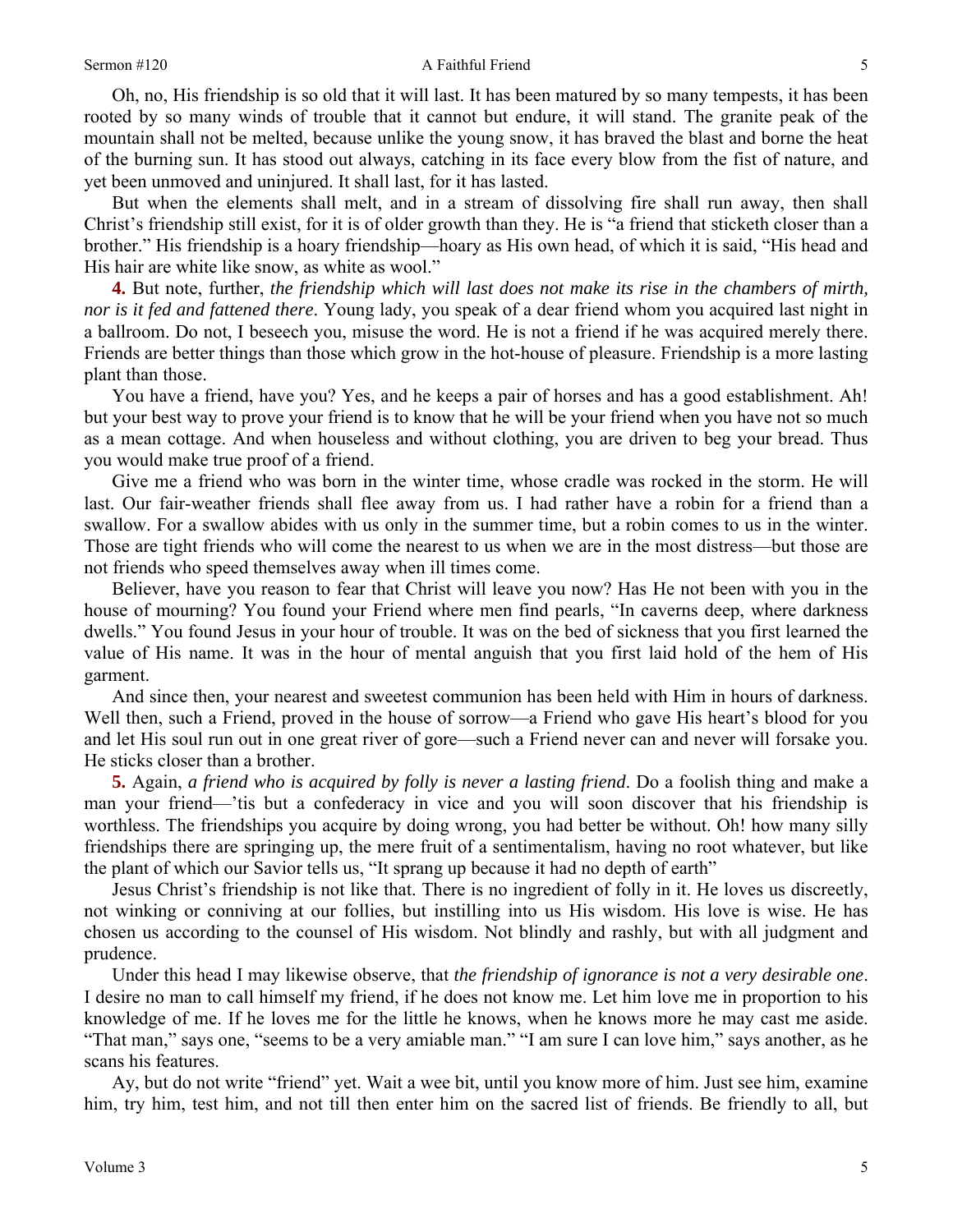make none your friends until they know you and you know them. Many a friendship born in the darkness of ignorance has died suddenly in the light of a better acquaintance with each other.

You supposed men to be different from what they were, and when you discovered their real character, you disregarded them. I remember one saying to me, "I have great affection for you, sir," and he mentioned a certain reason. I replied, "My dear fellow, your reason is absolutely false. The very thing you love me for, I am not, and hope I never shall be." And so I said, "I really cannot accept your friendship, if it be founded upon a misunderstanding of what I may have said."

But our Lord Jesus never can forsake those whom once He loves, because He can discover nothing in us worse than He knew, for He knew all about us beforehand. He saw our leprosy and yet He loved us. He knew our deceitfulness and unbelief, and yet He did press us to His bosom. He knew what poor fools we were, and yet He said He would never leave us nor forsake us. He knew that we should rebel against Him and despise His counsel often. He knew that even when we loved Him our love would be cold and languid. But He loved for His own sake. Surely, then, He will stick closer than a brother.

**6.** Yet again, *friendship and love, to be real, must not lie in words but in deeds*. The friendship of bare compliment is the fashion of this age, because this age is the age of deceit. The world is the great house of sham. Go where you may in London—sham is staring you in the face. There are very few real things to be discovered.

I allude not merely to tricks in business, adulterations in food, and such like. Deception is not confined to the tradesman's shop. It prevails throughout society. The sanctuary is not exempt. The preacher adopts a sham voice. You hardly ever hear a man speak in the pulpit in the same way he would speak in the parlor.

Why, I hear my brethren, sometimes, when they are at tea or dinner, speak in a very comfortable decent sort of English voice, but when they get into their pulpits, they adopt a sanctimonious tone and fill their mouths with inflated utterance, or else whine most pitifully. They degrade the pulpit by pretending to honor it—speaking in a voice which God never intended any mortal to have. This is the great house of sham. And such little things show which way the wind blows.

You leave your card at a friend's house. That is an act of friendship—the card! I wonder whether, if he were hard up for cash, you would leave your banker's book! You write, "My dear sir," "Yours very truly"—it is a sham—you do not mean it. "Dear!" that is a sacred word. It ought to be used to none but those you regard with affection. But we tolerate lies now, as if they were truths. And we call them courtesies. Courtesies they may be, but untruths they are in many cases.

Now, Christ's love lies not in words, but in deeds. He says not, "My dear people." But He let His heart out and we could see what that was. He does not come to us and say, "Dearly beloved" simply. But He hangs upon the cross and there we read, "Dearly beloved" in red letters. He does not come to us with the kisses of His lips first—He gives us blessings with both His hands, He gives Himself *for* us and then He gives Himself *to* us.

Trust no complimentary friend. Rely upon the man who gives you real tokens worth having, who does for you deeds to show the truthfulness of his heart. Such a friend—and such is Jesus—"sticketh closer than a brother."

**7.** Once more, and I shall not weary you, I trust. *A purchased friend will never last long*. Give to a man nineteen times, and deny him the twentieth, and he shall hate you, for his love sprang only from your gifts. The love which I could buy for gold I would sell for dross. The friendship that I could buy for pearls I would dispense with for pebbles. It is of no value, and therefore the sooner lost, the better.

But oh! believer, Christ's love was unpurchased love. You brought Him no present. Jacob said, when his sons went to Egypt, "Take the man a present, a little oil, a little balm, a few nuts and almonds," but you took Christ no presents. When you came to Him, you said—

> *"Nothing in my hands I bring, Simply to Thy cross I cling."*

6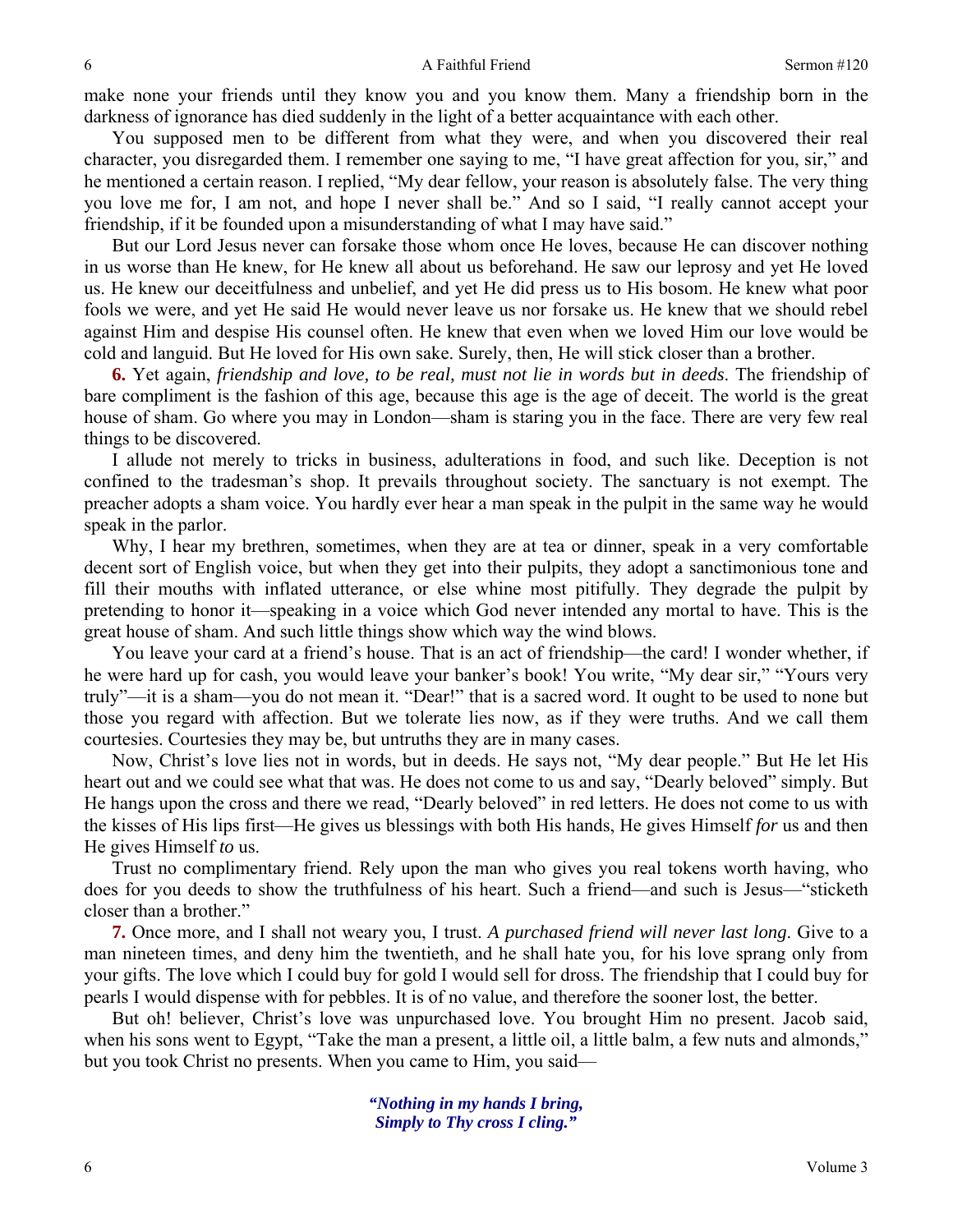#### Sermon #120 A Faithful Friend

You did not even promise that you would love Him, for you had such a faithless heart, you durst not say so. You asked Him to make you love Him—that was the most you could do. He loved you for nothing at all—simply because He would love you. That love which so lived on nothing but its own resources will not starve through the scantiness of your returns. The love which grew in such a rocky heart as this, will not die for want of soil. That love which sprang up in the barren desert, in your unirrigated soul, will never, never die for want of moisture. It must live, it cannot expire. Jesus must be "a friend that sticketh closer than a brother."

**8.** Shall I stay to urge more reasons? I may but mention one other, namely, this—that *there cannot, by any possibility, arise any cause which could make Christ love us less*. You say, "How is this?" One man loves his friend, but he on a sudden grows rich, and now he says, "I am a greater man than I used to be, I forget my old acquaintances."

But Christ can grow no richer—He is as rich as He can be, infinitely so. He loves you now—then it cannot be possible that He will by reason of an increase in His own personal glory forsake you, for everlasting glories now crown His head. He can never be more glorious and great, and therefore He will love you still.

Sometimes, on the other hand, one friend grows poorer, and then the other forsakes him. But you never can grow poorer than you are, for you are "a poor sinner and nothing at all." Now, you have nothing of your own—all you have is borrowed—all given you by Him. He cannot love you, then, less, because you grow poorer, for poverty that has nothing is at least as poor as it can be and can never sink lower in the scale. Christ, therefore, must love you for all your nakedness and all your poverty.

"But I may prove sinful," say you. Yes, but you cannot be more so than He foreknew you would be and yet He loved you with the foreknowledge of all your sins. Surely then, when it happens it will occasion no surprise to Him. He knew it all beforehand and He cannot swerve from His love. No circumstance can possibly arise that ever will divide the Savior from His love to His people and the saint from his love to his Savior. He is "a friend that sticketh closer than a brother."

**III.** Now then, AN INFERENCE TO BE DERIVED FROM THIS.

Lavater says, "The qualities of your friends will be those of your enemies—cold friends, cold enemies; half-friends, half-enemies; fervid enemies, warm friends." Knowing this to be a truth, I have often congratulated myself, when my enemies have spoken fiercely against me. Well, I have thought, "My friends love me hard and fast. Let the enemies be as hot as they please. It only indicates that the friends are proportionately firm in affection."

Then we draw this inference—that if Christ sticks close, and He is our Friend, then our enemies will stick close, and never leave us till we die. Oh, Christian, because Christ sticks close, the devil will stick close too—he will be at you and with you. The dog of hell will never cease his howlings till you reach the other side of Jordan. No place in this world is out of bow-shot of that great enemy.

Till you have crossed the stream, his arrows *can* reach you and they will. If Christ gave Himself for you, the devil will do all he can to destroy you. If Christ has been long-suffering to you, Satan will be persevering, in hopes that Christ may forget you. He will strive after you and strive until he shall see you safely landed in heaven.

But be not disappointed, the louder Satan roars, the more proof you shall have of Christ's love. "Give me," said old Rutherford, "give me a roaring devil rather than a sleeping one. For sleeping devils make me slumber, but roaring ones provoke me to run to my Master." Oh! be glad, then, if the world rant at you, if your foes attack you fiercely. Christ is just as full of love to you as they are of hatred.

Therefore,

## *"Be firm and strong; Be grace thy shield, and Christ thy song."*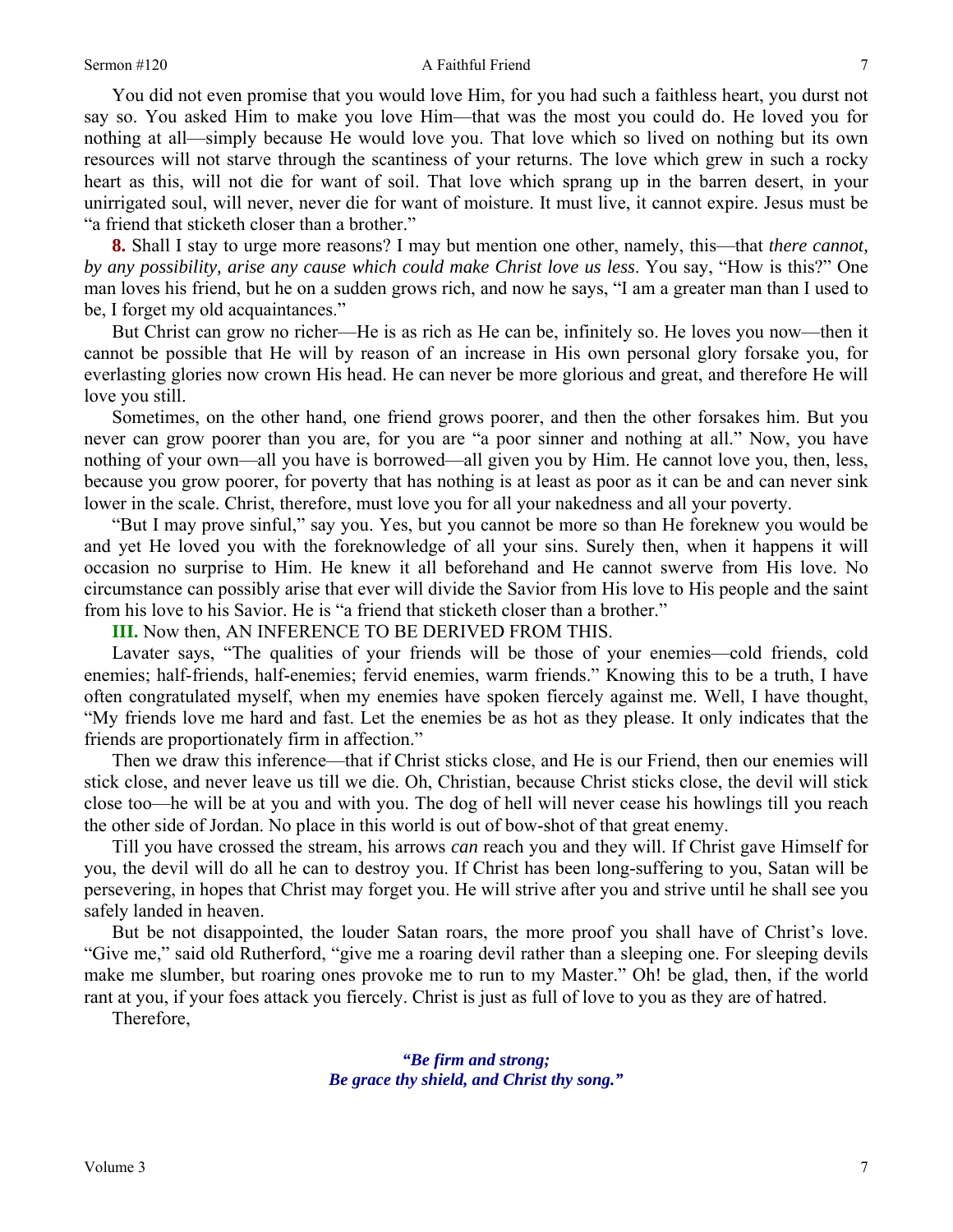And now I have a question to ask—that question I ask of every man and every woman in this place, and of every child, too—Is Jesus Christ your Friend? Have you a Friend at court—at heaven's court? Is the Judge of the quick and the dead your Friend? Can you say that you love Him and has He ever revealed Himself in the way of love to you?

Dear hearer, do not answer that question for your neighbor. Answer it for yourself. Peer or peasant, rich or poor, learned or illiterate—this question is for each of you. Therefore, ask it—"Is Christ my Friend?" Did you ever consider that question? Have you ever asked it? Oh! to be able to say, "Christ is my Friend," is one of the sweetest things in the world.

A man who had lived much in sin one day casually entered a place of worship. Before the sermon, this hymn was sung—

### *"Jesus, lover of my soul."*

The next day the man was met by an acquaintance who asked him how he liked the sermon. Said he, "I do not know, but there were two or three words that took such a hold of me that I did not know what to do with myself. The minister read that hymn, 'Jesus, lover of my soul.' Ah!" he said, though he was by no means a religious man—"to be able to say that, I would give up all I have got! But do you think," he asked, "that Jesus ever will be the lover of such a man as I am? 'Jesus, lover of my soul.' Oh! could I say it?" And then he buried his head in his hands and wept.

I have every reason to fear that he went back to his sin and was the same afterwards as before. But you see, he had a conscience enough to let him know how valuable it was to have Christ for his lover and his friend.

Ah! rich man, you have many friends. There be some here who have learned the faithlessness of friends. There be some here who have toiled for their country's good, and deserve a meed of honor at their country's hands, who, for one mistake—or what perhaps was a mistake—have been neglected by too many who once appeared to be their most trusty adherents.

Oh! put no confidence, you great men and you rich, in the adherence of your friends. David said in his haste, "All men are liars." You may one day have to say it at your leisure.

And oh! you kind and affectionate hearts, who are not rich in wealth, but who are rich in love—and that is the world's best wealth—put this golden coin among your silver ones and it will sanctify them all—Get Christ's love shed abroad in your hearts, and your mother's love, your daughter's love, your husband's love, your wife's love, will become more sweet than ever.

The love of Christ casts not out the love of relatives, but it sanctifies our loves and makes them sweeter far. Remember, dear hearer, the love of men and women is very sweet, but all must pass away, and what will you do if you have no wealth but the wealth that fades, and no love but the love which dies, when death shall come?

Oh! to have the love of Christ! You can take that across the river death with you. You can wear it as your bracelet in heaven and set it up as a seal upon your hand. For His love is "strong as death and mightier than the grave."

Good old Bishop Beveridge, I think it was, when dying, did not know his best friends. Said one, "Bishop Beveridge, do you know me?" Said he, "Who are you?" and when the name was mentioned, he said, "No." "But don't you know your wife, Bishop?" "What is her name?" said he. She said, "I am your wife." "I did not know I had got one," said he.

Poor old man! his faculties all failed him. At last one stooped down and whispered, "Do you know the Lord Jesus Christ?" "Yes," said he, making an effort to speak, "I have known Him these forty years and I never can forget Him." It is marvelous how memory will hold the place with Jesus, when it will with no one else. And it is equally marvelous that—

*"When all created streams are dry,*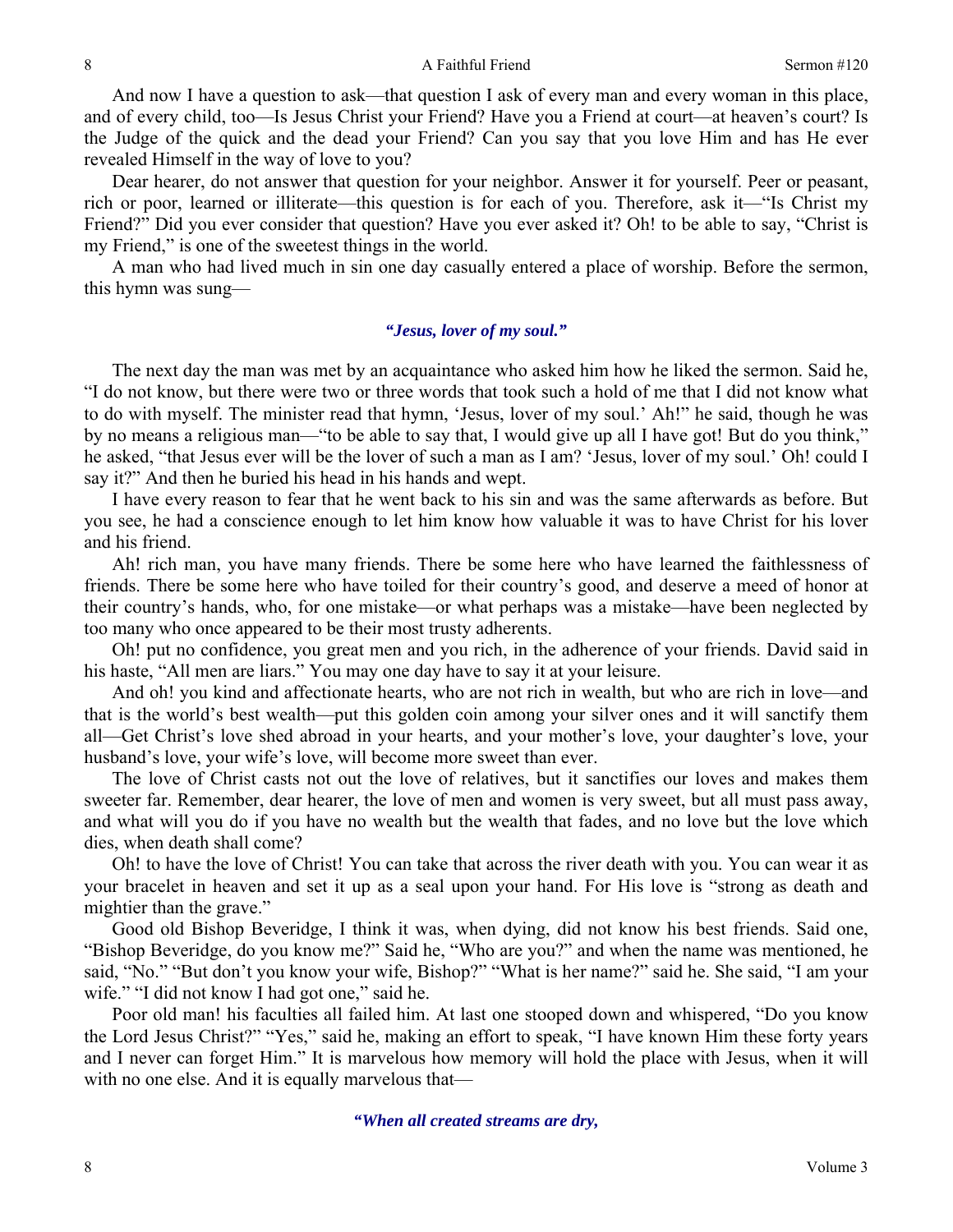#### Sermon #120 A Faithful Friend

### *Christ's fullness is the same."*

My dear hearers, do think of this matter. Oh that you might get Christ for your Friend. He will never be your Friend while you are self-righteous. He will never be your friend while you live in sin. But do you believe yourselves guilty? Do you desire to leave off sin? Do you want to be saved? Do you desire to be renewed? Then let me tell you, my Master loves you!

Poor, weak, and helpless worms, my Master's heart is full of love for you. His eyes at this moment are looking down with pity on you. "Oh! Jerusalem, Jerusalem, Jerusalem!" He now bids me tell you that He died for all of you who confess yourselves to be sinners and feel it. He bids me say to you, "Believe on the Lord Jesus Christ, and you shall be saved." He tells me to proclaim salvation full and free—full, needing nothing of yours to help it. Free, needing nothing of yours to buy it.

> *"Come, ye thirsty, come and welcome; God's free bounty glorify: True belief and true repentance, Every grace that brings us nigh— Without money, Come to Jesus Christ, and buy."*

There is nothing I feel that I fail so much in as addressing sinners. Oh! I wish I could cry my heart out and preach my heart out, to you and at you.

> *"Dear Savior, draw reluctant hearts; To Thee let sinners fly, And take the bliss Thy love imparts; And drink, and never die."*

Farewell, with this one thought—we shall never, all of us meet together here again. It is a very solemn thought, but according to the course of nature and the number of deaths, if all of you were willing to come here next Sabbath morning, it is not at all likely that all of you will be alive. One out of this congregation will be sure to have gone the way of all flesh.

Farewell, you that are appointed to death, I know not where you are—yon strong man, or yon tender maiden, with the hectic flush of consumption on her cheek. I know not who is appointed to death. But I do now most solemnly take my farewell of such a one. Farewell poor soul—and is it farewell forever? Shall we meet in the land of the hereafter, in the home of the blessed, or do I now bid you farewell now forever?

I do solemnly bid farewell to you forever, if you live and die without Christ. But I cannot bear that dreary thought. And I therefore say, poor sinner! stop and consider—consider your ways and now— "Turn ye, turn ye, why will ye die?" "Why will you *die*?" "Why will *ye* die?" "Why *will* ye die?" Ah! you cannot answer that question.

May God help you to answer it in a better fashion, by saying—"Here, Lord!

*Just as I am, without one plea, But that Thy blood was shed for me, O Son of God, I come to Thee."* 

"I trust my soul in Thy kind hands."

The Lord bless you all for Christ's sake! Amen.